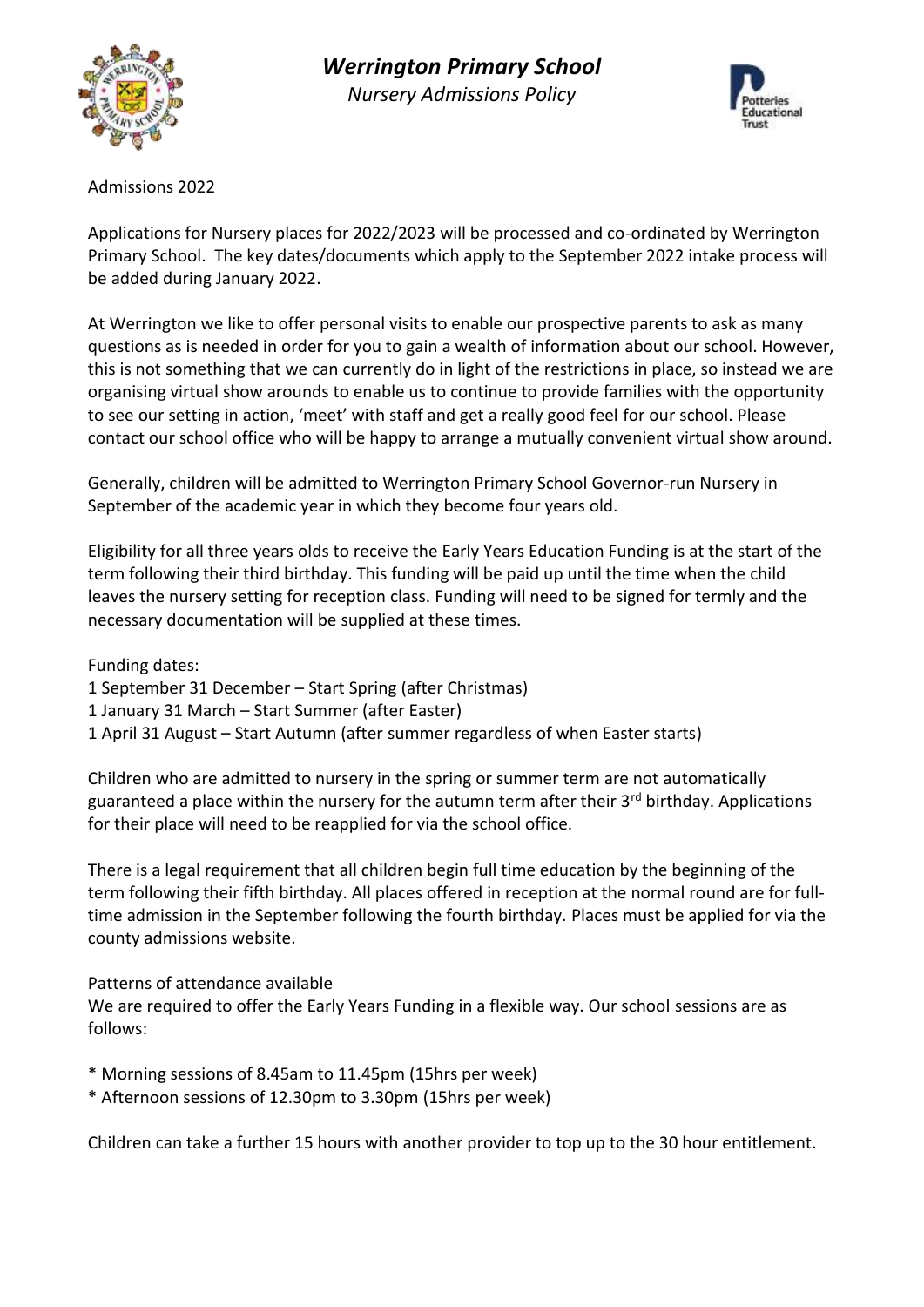## Visiting

We welcome visits from parents and children who are considering applying for a place here. This is an opportunity for you to see what we have to offer. Visits are not a compulsory part of the admissions process and will not affect decisions on whether a place can be offered at our nursery. If you would like to visit, you should contact the school to make an appointment via the school office.

Most children will start at the nursery at the start of the term. Other children may join us at other times. This may be because they are new to the area or would like to transfer from another school or early year's provider.

## How to apply for a nursery place

To apply for a place here you must **apply at the school office**.

Places are not allocated to a child automatically, even where:

- \* there is an older sibling attending here;
- \* a child attends a particular toddler group to the school;
- \* a parent has expressed an interest at any time in the school; or
- \* the child has always lived close to the school.

No places will be held in reserve for a child who applies late; the school cannot hold places empty if another child applies for admission. We will publicise the need to apply but the responsibility for making an application will be with you as the parent.

All general admissions happen in September. However, where places are available, the school may consider introducing admissions at the start of the Spring Term (January) or at the start of the Summer term (April). Should this happen, parents must complete the Nursery Admissions form via the following closing dates:

The closing dates for applications for the nursery are:

- \*1 April (For a Summer term start)
- \*1 January (For a Spring term start)

You can apply after these dates, but your application may not be considered until after giving priority to on time applications. If you couldn't apply before because, for instance, you moved to this area, you should make sure that you inform the school. If the reason for applying after the closing date is accepted, your application will be considered at the same time as everyone who did apply on time if this is still possible.

## Information provided in an application

We would like all applications to be fully and honestly completed. It is important that where we offer places to some and refuse others we do so fairly and consistently. Where we have reason to believe that information is false and has been provided knowingly we may withdraw the offer of a place. This is particularly relevant where an address is given which is not the one from which a child will actually attend nursery and this disadvantages another child.

If you know or believe that your child's address will change before admission, you must inform the school as this may affect your application.

You will be asked to provide date of birth evidence so we can check your child's age.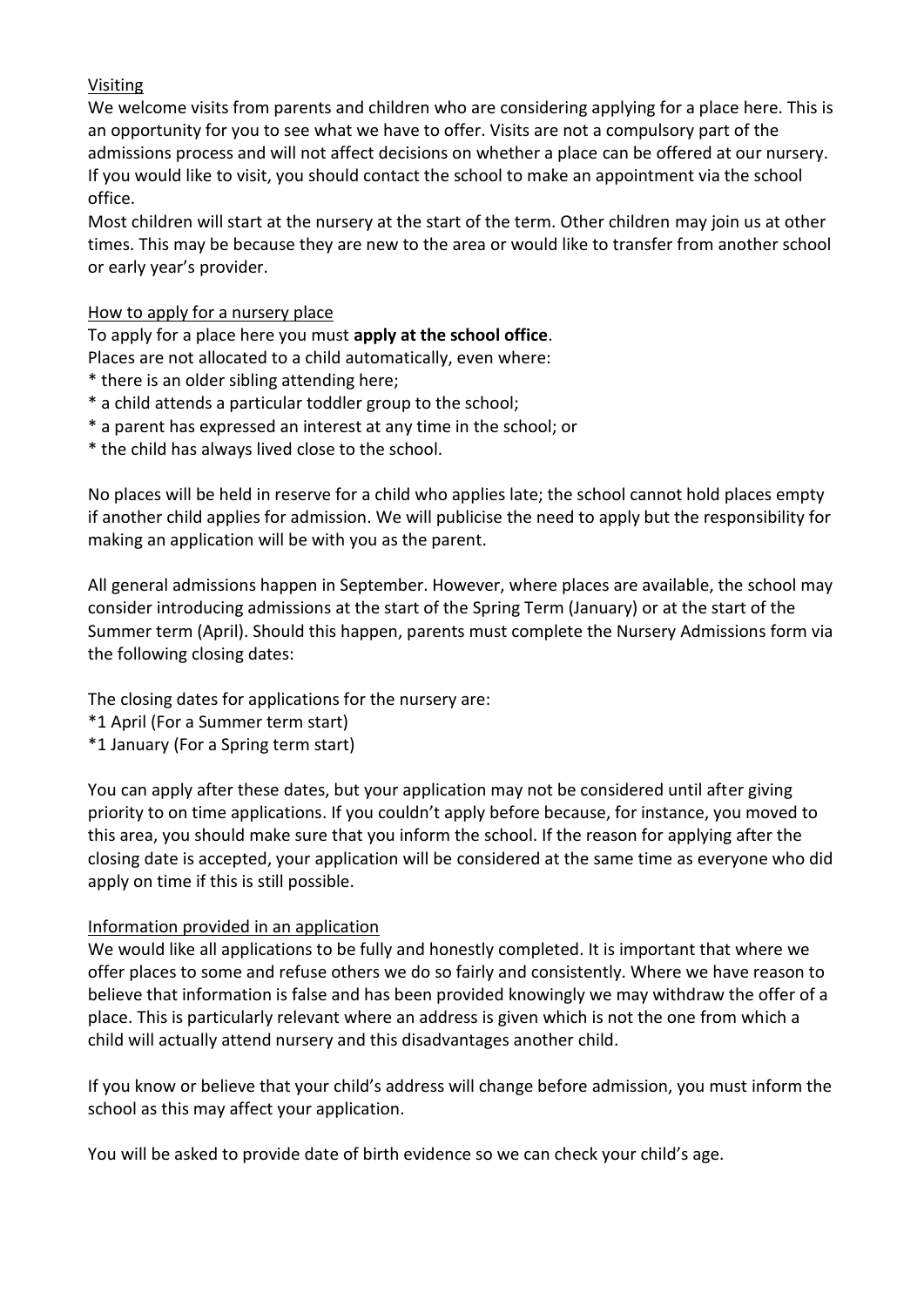#### **Oversubscription**

Where the number of applications exceeds the number of places available the governing body will use the following oversubscription criteria to prioritise applications:

A child with an Education, Health and Care Plan naming the school will be admitted.

**1.** Looked after Children or those who were Looked After but ceased to be because they were adopted, made the subject of a child arrangements order or made the subject of a special guardianship order.

**2.** Children who satisfy **both** of the following tests:

Test 1: the child is distinguished from the great majority of other applicants either on their own individual medical grounds or by other exceptional circumstances.

Medical grounds must be supported by a medical report (obtained by the applicant and provided at the point of application). This report must clearly justify, for health reasons only, why it is better for the child's health to attend the preferred maintained nursery rather than any other nursery.

Exceptional circumstances must relate to the choice of nursery and the individual child, i.e. the circumstances of the child, not the specific economic or social circumstances of the parent/carer, and be supported by a professional report (obtained by the applicant and provided at the point of application), e.g. social worker, justifying why it is better for the child to attend the preferred maintained nursery rather than any other nursery.

#### **And**

Test 2: the child would suffer hardship if they were unable to attend the preferred nursery setting.

Hardship means severe suffering of any kind, not merely difficulty or inconvenience, which is likely to be experienced as a result of the child attending a different school. Applicants must provide detailed information about both the type and severity of any likely hardship at the time of application.

**3.** Children who live in the school's designated area who have an elder brother or sister in attendance at Werrington Primary School and who will still be attending the school at the time of the proposed admission date. (For admission purposes, a brother or sister is a child who lives at the main address provided and either: have one or both natural parents in common; are related by a parents marriage; are adopted or fostered by a common parent or are unrelated children who live at the main address, whose parents live as partners.)

**4.** All other children who live in the designated area.

**5.** Children who live outside of the designated area with a sibling at the school.

**6.** Children who live outside the designated area.

Where it is not possible to accommodate all children applying for places within a particular category then we will allocate the available places in accordance with the remaining criteria. If for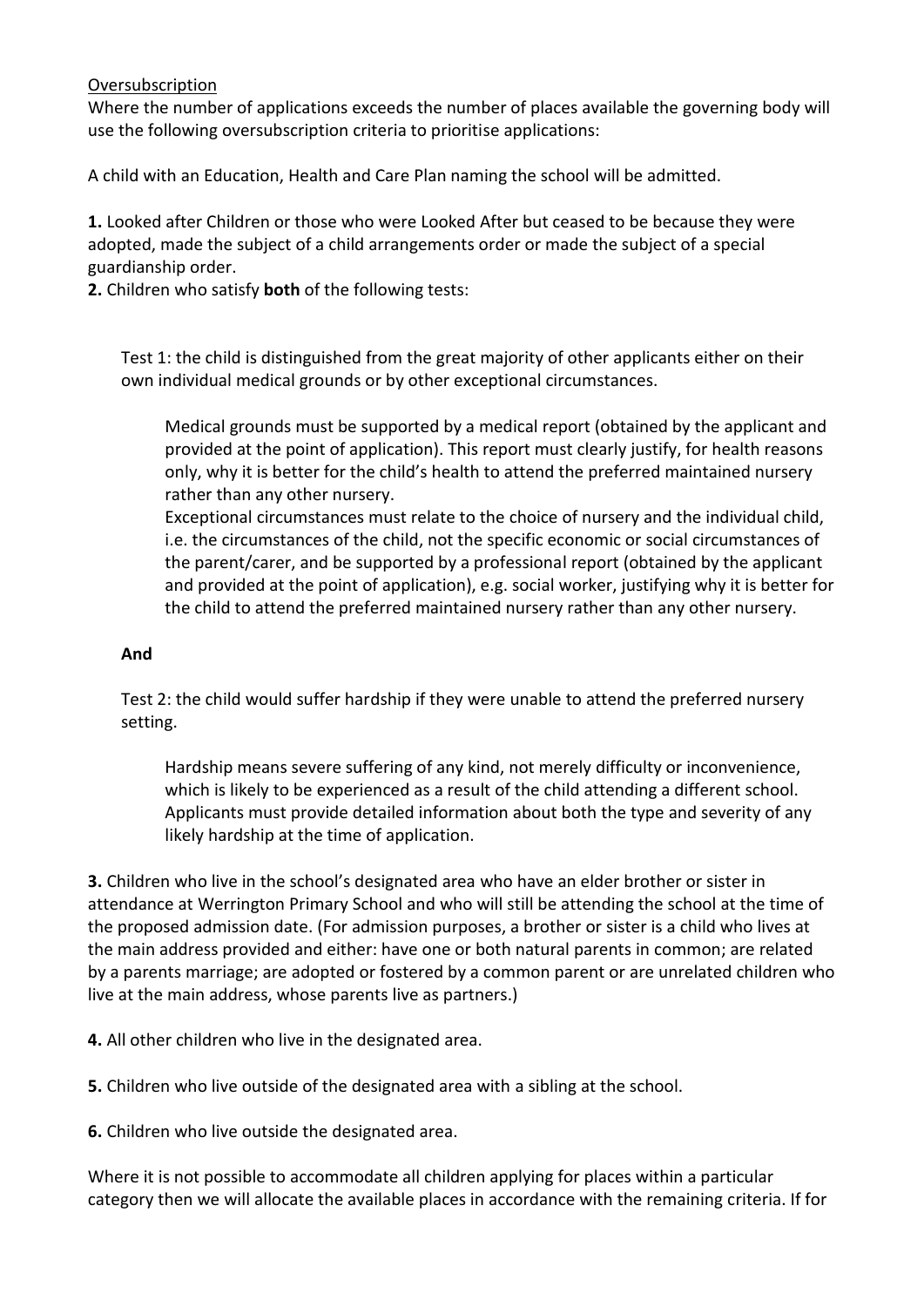instance, all the catchment area children cannot be accommodated at a school, children who are resident within the catchment area will be arranged in order of priority according to the remaining criteria.



The 'designated area' is shaded in blue on the map below:

## Admissions appeals

If a nursery place is refused, parents can go through the schools complaints process to express their concerns. The governing body will review the decision and decide whether the refusal was justified on the grounds that the nursery is full. Even if it is agreed that the nursery was full, it will also consider the impact on the child and family and may still award a place at the nursery if there is both the physical space and sufficient staff available.

## Waiting lists

Following the allocation of nursery places the school will retain a waiting list. Waiting lists will be kept in order of the oversubscription criteria above. Places on lists will not be prioritised according to how long a child's name has been on that list or by the age of the child. It is possible that a child's name could go down on a list as well as up.

Parents with very young children (those that are not due to start within the next two terms), will be asked to complete a 'Note of Interest' form and told when they should apply.

## Uniform

Children attending are expected to wear a uniform, the same as that worn by pupils attending Werrington Primary School.

# **Additional Notes**

There is no charge or cost related to the admission of a child to a school.